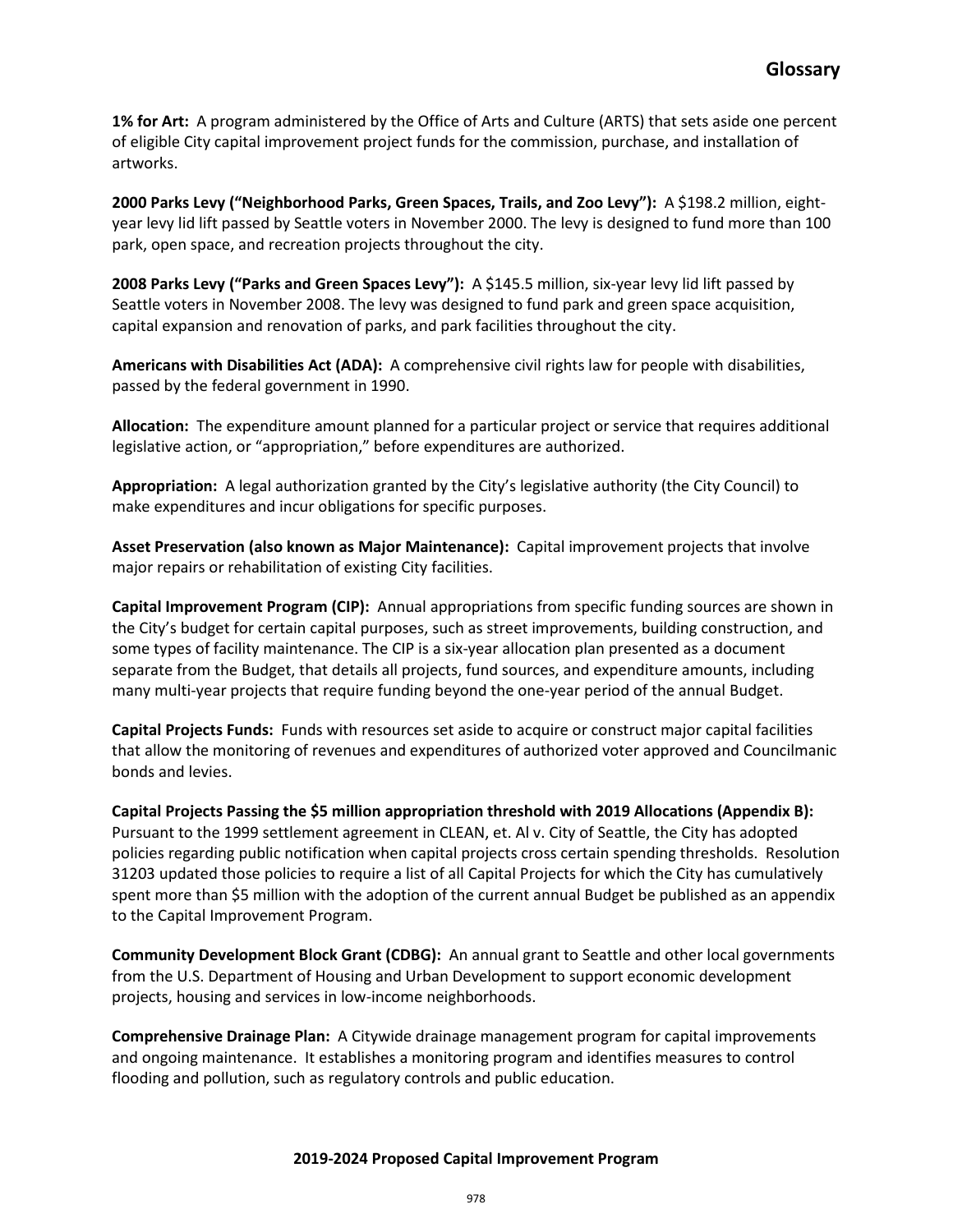**Cumulative Reserve Fund (CRF):** A significant source of ongoing local funding to support capital projects in general government departments. The CRF consists of two accounts: The Capital Projects Account and the Revenue Stabilization Account. The Capital Projects Account has three Funds: REET I Capital Projects Fund, REET II Capital Projects Fund, and the Unrestricted Cumulative Reserve Fund.

**Design Build Operate (DBO):** A non-conventional approach to implementation of major capital projects, wherein a single vendor is responsible for design, construction, and long-term operation of a facility.

**Debt Service:** Annual principal and interest payments that local government owes on money that it has borrowed.

**Endangered Species Act (ESA):** Legislation passed by the federal government in 1973 to conserve the ecosystems upon which endangered species depend upon, and to conserve and recover listed species.

Fire Facilities and Emergency Response Levy: A \$167 million, eight-year levy lid lift, approved by voters on November 4, 2003. The Levy includes funds for more than 40 projects to upgrade, renovate, or replace most of the City's fire stations, construct new support facilities for the Fire Department, construct a new Emergency Operations Center and Fire Alarm Center, procure two new fireboats and rehabilitate an existing one.

**Fund Balance:** The difference between the assets and liabilities of a particular fund. This incorporates the difference between the revenues and expenditures each year.

**General Fund:** A central fund into which most of the City's general tax revenues and discretionary resources are pooled and allocated to support many of the operations of City government. General Fund dollars appear in the CIP in two places: the General Fund contribution to the Cumulative Reserve Fund (if any), and appropriations to capital projects from a department's operating budget.

**Geographic Information System (GIS):** A tool that enables users to analyze and understand the spatial relationships among things that exist and occur in a given location. The results of geographic analysis can be communicated with maps and/or reports.

**Growth Management Act (GMA):** Passed by the state legislature in 1990, the Growth Management Act encourages strategic land use planning and provides protection for environmentally sensitive areas.

**Habitat Conservation Plan (HCP):** A 50-year commitment by the City and its Seattle Public Utilities to protect and restore the Cedar River Watershed.

**Leadership in Energy and Environmental Design (LEED):** A green building rating system for new and existing commercial, institutional, and multi-family residential buildings that evaluates environmental performance from a "whole building" perspective. There are four rating levels: Bronze, Silver, Gold, and Platinum.

**Levy Lid Lift:** An increase in regular property taxes for a general or designated purpose (See 2008 Parks Levy and Bridging the Gap for examples).

Levy to Move Seattle: A nine-year, \$930 million-dollar levy passed by voters in November of 2015. The levy provides funding to improve safety for all travelers, maintain streets and bridges, and invest in reliable, affordable travel options.

## **2019-2024 Proposed Capital Improvement Program**